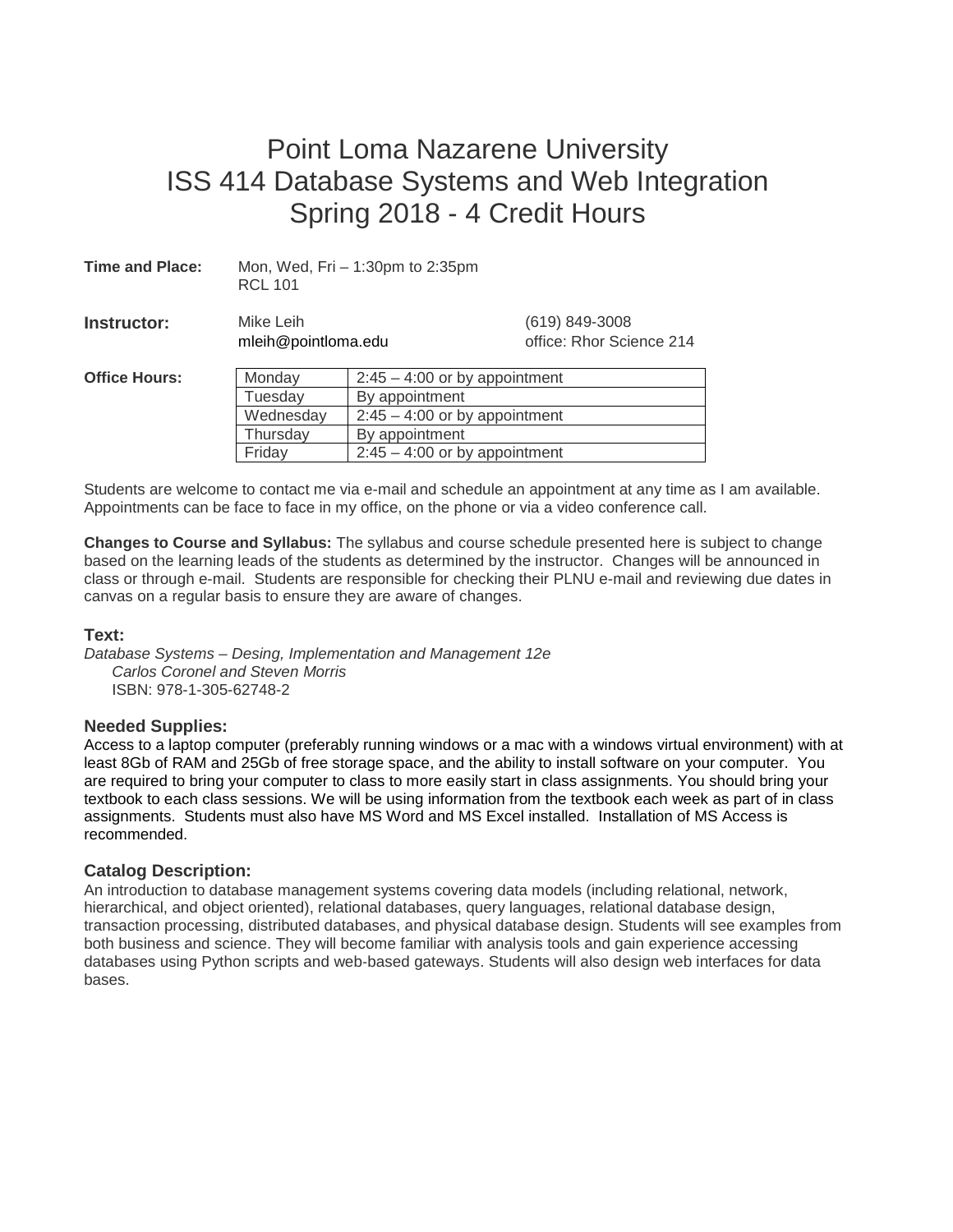#### **Course Learning Outcomes:**

- Students will be able to explain the importance of database design.
- Students will be able to explain the main components of database systems.
- Students will be able to explain data modeling and why data models are important.
- Students will be able to explain relational model components and how tables relate within the database.
- Students will be able to create ER Diagrams and define the components within the ER Diagram.
- Students will be able to define the characteristics of good primary keys and foreign keys with in a relational table.
- Students will be able to write basic and advanced SQL statements to create tables, insert table records, select database information and delete table records and tables.
- Students will be able to create database triggers and stored procedures.
- Students will be able to create a sound database design using the SDLC.
- Students will be able to explain database locking rules and concurrency control systems.
- Students will be able to explain data warehousing and OLAP concepts.
- Students will be able to explain concepts about big data analytics and NoSQL.
- Students will be able to write simple HTML/PHP to access database tables from web/php server and display the information on a web page.

#### **Course Organization:**

**Reading**: The assigned reading each week should be completed before class. Lecture, class discussion and class activities will be based on the assumption that the reading has been completed before the class were the topic is being discussed.

**Chapter Questions**: After reading a given chapter, students should submit one or more questions they have regarding the chapter before 6am on the due date (typically before the chapter is discussed in class). Questions posted after the due date will receive zero points.

**Chapter Quizzes**: Quizzes are open book and will focus on having read and understood the reading assignment. Quizzes will be taken online using Canvas before class and will be available a week before they are due. Each quiz will have 10 questions and students will have 8 minutes to complete the quiz. Each quiz is due before we discuss the topic in class. This is to encourage students to complete the reading prior to class discussion. Missed quizzes will receive zero points and there will be no make-up for missed quizzes. Quiz questions are randomly pulled from a large dataset and students are able to take the quiz as many time as they would like before the quiz due date and time. Only the latest quiz score will be recorded.

**Chapter Activities and Homework:** Each chapter, students will be assigned a series in class activities and problems to begin during class time and then completed before the next class sessions. Activities and assignments will be based on in-class discussion and various problem solving tasks to reinforce the learnings covered in the weekly readings.

**Case Problems (Teams):** Some chapters will have additional case problems beyond those assigned as activities and homework. These problems will be worked on and submitted as teams.

**Web Integration Project (Teams):** Teams will create a web based project that will update and extract data from a database and display that data on a web form or other application interface.

**Final Exam and Exams:** Exams will be given in class. Exams will cover the material up to the exam. The final exam will cover all material throughout the course. The exams will be closed book and closed note and will include multiple choice, short answer, and problem solving questions. **If you will miss an exam for a school function, you must make arrangements ahead of time to take it during an alternative time. If you ever miss an exam without giving the instructor prior notice, there is a good chance you will receive a zero unless, of course, there was clearly an emergency.**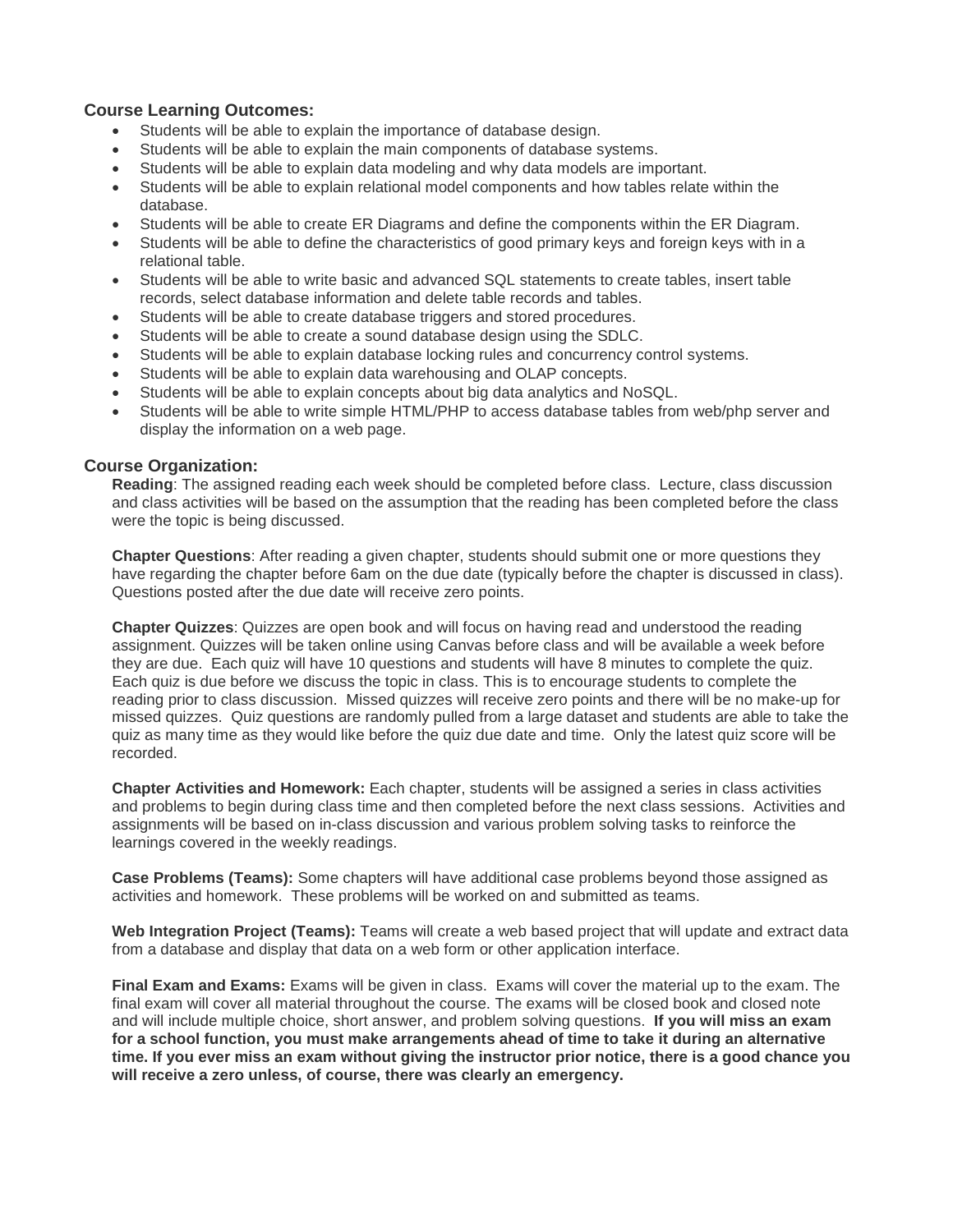The final exam date and time is set by the university at the beginning of the semester and may not be changed by the instructor. This schedule can be found on the university website and in the course calendar. No requests for early examinations will be approved. Only in the case that a student is required to take three exams during the same day of finals week, is an instructor authorized to consider changing the exam date and time for that particular student.

#### **E-mail and Messages:**

Students are expected to regularly use their PLNU e-mail. The instructor will periodically send you information and updates via e-mail and/or canvas. Students must activate their PLNU e-mail account a week prior to the first class session if you are not currently using it.

**Activity Point Distribution: (Note: Points will likely be adjusted throughout the semester to meet the learning objectives of the course. The value of the final exam will be adjusted to 25% of the total value of course)**

| <b>Activity</b>                 | <b>Points</b> | <b>Percent</b> |
|---------------------------------|---------------|----------------|
| <b>Chapter Questions</b>        | 65            | 6%             |
| <b>Chapter Quizzes</b>          | 130           | 11%            |
| <b>Chapter Homework</b>         | 390           | 34%            |
| <b>Team Cases</b>               | 120           | 10%            |
| <b>Team Integration Project</b> | 60            | 5%             |
| Exams                           | 100           | 9%             |
| <b>Final Exams</b>              | 290           | 25%            |
| <b>Total</b>                    | 1155          | 100%           |

## **Grading Scale:**

| А         | в        | C        |          |
|-----------|----------|----------|----------|
|           | (87,90)  | (77, 80) | (67, 70) |
| [92, 100] | [82, 87] | [72, 77] | [62, 67] |
| [90, 92)  | [80, 82) | [70, 72) | [60, 62] |

# **Credit Hour Information: Distribution of Student Learning Hours**

In the interest of providing sufficient time to accomplish the stated course learning outcomes, this class meets the PLNU credit hour policy for a 4-unit class delivered over 7 weeks. Specific details about how the class meets the credit hour requirements can be provided upon request. It is anticipated that you will spend a minimum of 37.5 participation hours per credit hour in your course. The estimated time expectations for this course are shown below:

| <b>Activity</b>                           | <b>Hours</b> |
|-------------------------------------------|--------------|
| <b>Chapter Reading and Online Quizzes</b> | 39           |
| <b>In-Class Discussion and Activities</b> | 42           |
| <b>Chapter Assignments</b>                | 39           |
| <b>Team Cases</b>                         | 12           |
| <b>Team Project</b>                       | 10           |
| <b>Exams Preparation</b>                  |              |
| TOTAL                                     |              |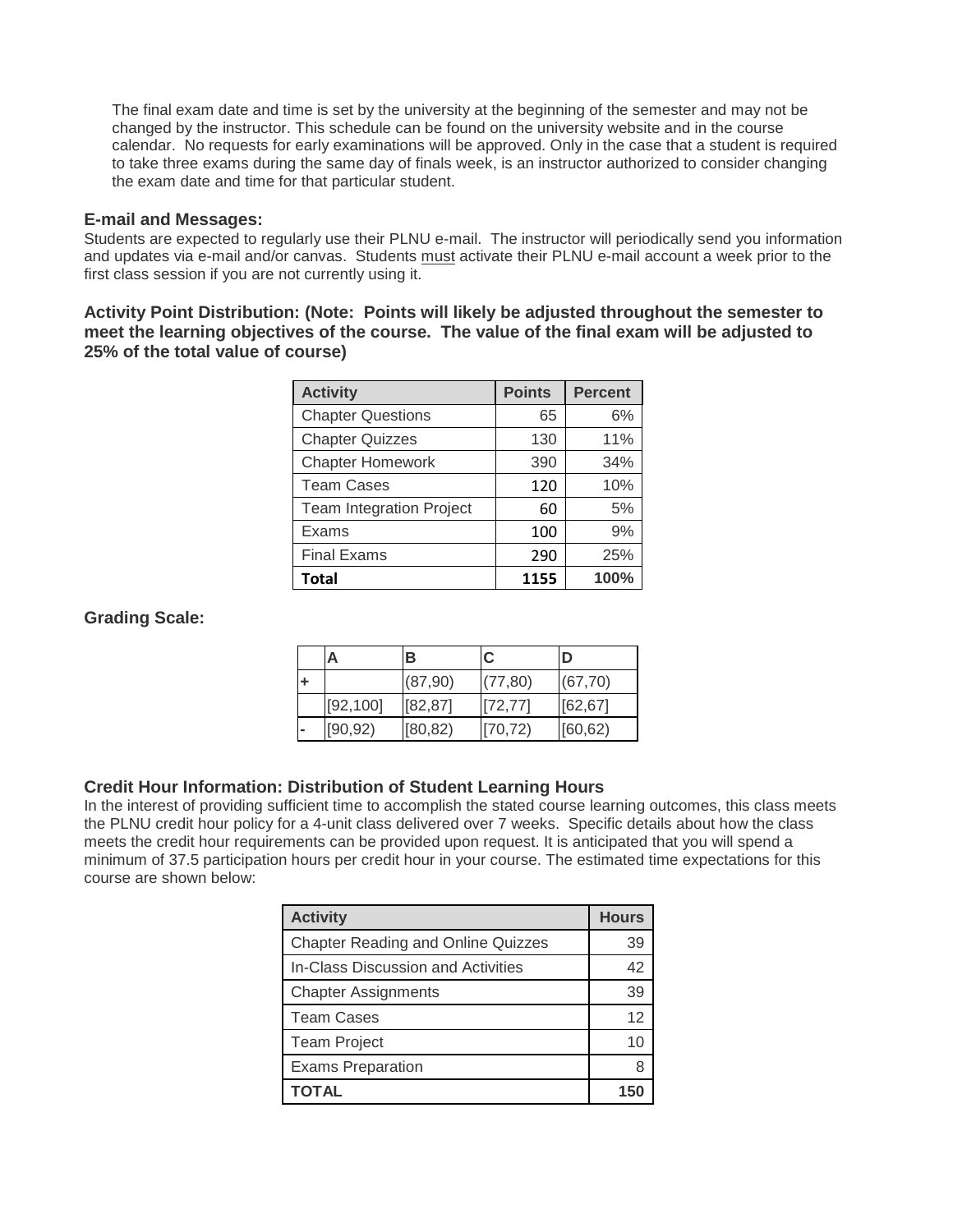#### **Late Homework/Classwork:**

Online chapter quizzes and chapter questions are not accepted late. If you fail to take the chapter quiz or post a chapter question before the due date/time, you will receive a zero points. Other assignments can be submitted late but will receive a 10% point deduction for each day late (24 hour period after the due date/time). Late assignments will not be accepted more than five days late. No assignment will be accepted after the last day of class.

#### **University Mission:**

Point Loma Nazarene University exists to provide higher education in a vital Christian community where minds are engaged and challenged, character is modeled and formed, and service becomes an expression of faith. Being of Wesleyan heritage, we aspire to be a learning community where grace is foundational, truth is pursued, and holiness is a way of life.

#### **Department Mission:**

The Mathematical, Information, and Computer Sciences department at Point Loma Nazarene University is committed to maintaining a curriculum that provides its students with the tools to be productive, the passion to continue learning, and Christian perspectives to provide a basis for making sound value judgments.

#### **Attendance:**

Attendance is expected at each class session. In the event of an absence you are responsible for the material covered in class and the assignments given that day.

Regular and punctual attendance at all classes is considered essential to optimum academic achievement. If the student is absent from more than 10 percent of class meetings, the faculty member can file a written report which may result in de-enrollment. If the absences exceed 20 percent, the student may be de-enrolled without notice until the university drop date or, after that date, receive the appropriate grade for their work and participation. See [Attendance Policy](https://catalog.pointloma.edu/content.php?catoid=28&navoid=1761#Class_Attendance) in the in the Undergraduate Academic Catalog.

### **Class Enrollment:**

It is the student's responsibility to maintain his/her class schedule. Should the need arise to drop this course (personal emergencies, poor performance, etc.), the student has the responsibility to follow through (provided the drop date meets the stated calendar deadline established by the university), not the instructor. Simply ceasing to attend this course or failing to follow through to arrange for a change of registration (drop/add) may easily result in a grade of F on the official transcript.

### **Academic Accommodations:**

If you have a diagnosed disability, please contact PLNU's Disability Resource Center (DRC) within the first two weeks of class to demonstrate need and to register for accommodation by phone at 619- 849-2486 or by e-mail at [DRC@pointloma.edu.](mailto:DRC@pointloma.edu) See [Disability Resource Center](http://www.pointloma.edu/experience/offices/administrative-offices/academic-advising-office/disability-resource-center) for additional information. For more details see the PLNU catalog under [Academic Accommodations.](https://catalog.pointloma.edu/content.php?catoid=28&navoid=1761#Academic_Accommodations) Students with learning disabilities who may need accommodations should discuss options with the instructor during the first two weeks of class.

### **Academic Honesty:**

Students should demonstrate academic honesty by doing original work and by giving appropriate credit to the ideas of others. Academic dishonesty is the act of presenting information, ideas, and/or concepts as one's own when in reality they are the results of another person's creativity and effort. A faculty member who believes a situation involving academic dishonesty has been detected may assign a failing grade for that assignment or examination, or, depending on the seriousness of the offense, for the course. Faculty should follow and students may appeal using the procedure in the